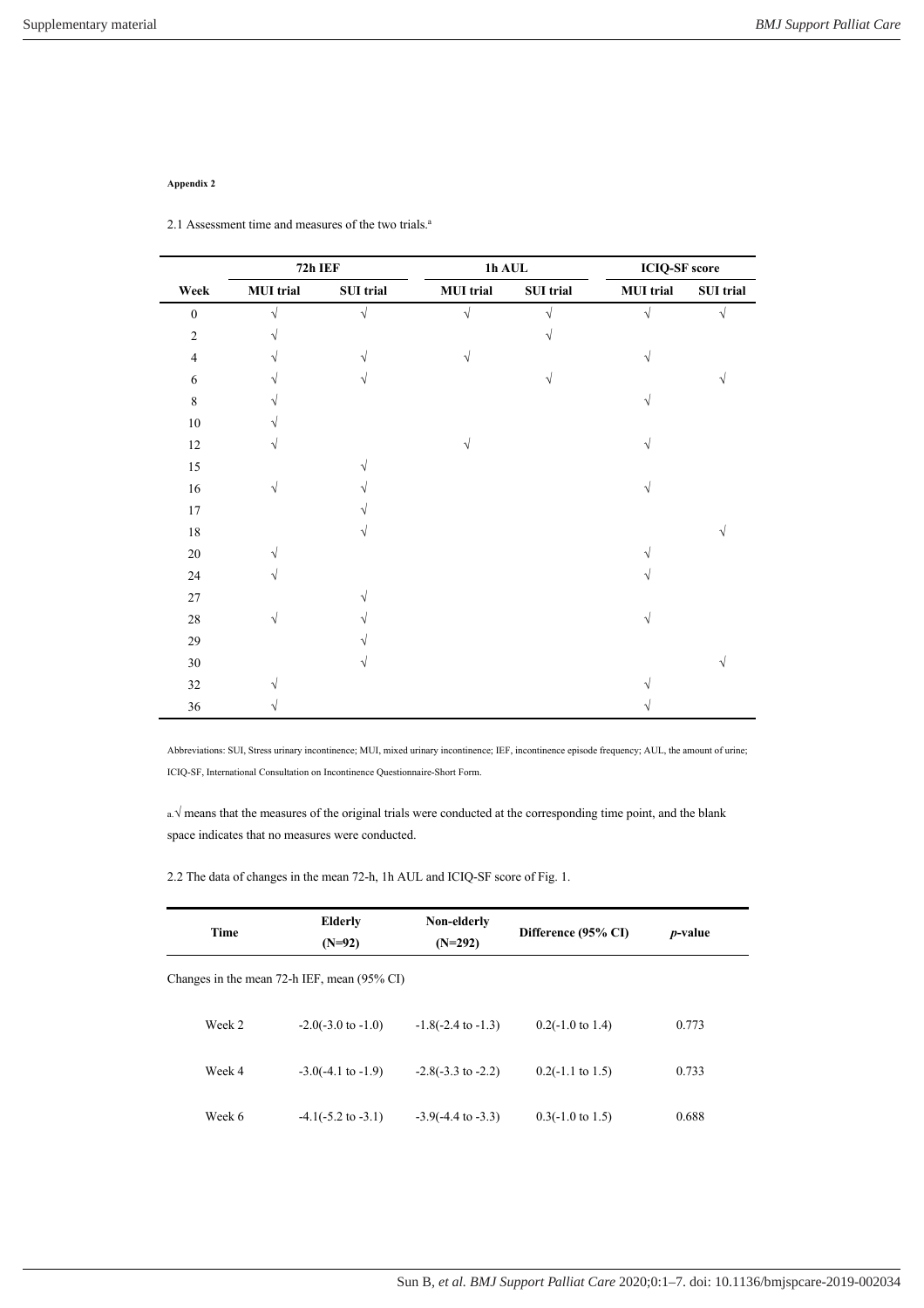| Week 8                                      |  | $-3.3(-4.7 \text{ to } -1.9)$  | $-4.9(-5.7 \text{ to } -4.1)$    | $-1.6(-3.3 \text{ to } 0.1)$  | 0.066     |  |
|---------------------------------------------|--|--------------------------------|----------------------------------|-------------------------------|-----------|--|
| Week10                                      |  | $-4.1(-5.4 \text{ to } -2.7)$  | $-5.6(-6.4 \text{ to } -4.9)$    | $-1.6(-3.2 \text{ to } 0.1)$  | 0.059     |  |
| Week 12                                     |  | $-4.1(-5.4 \text{ to } -2.8)$  | $-6.6(-7.3 \text{ to } -5.8)$    | $-2.5(-4.1 \text{ to } -0.9)$ | 0.003     |  |
| Week 15                                     |  | $-6.0(-7.0 \text{ to } -5.0)$  | $-4.3(-4.8 \text{ to } -3.8)$    | $1.7(0.5 \text{ to } 2.9)$    | 0.007     |  |
| Week 16                                     |  | $-5.5(-6.3 \text{ to } -4.6)$  | $-5.3(-5.7 \text{ to } -4.8)$    | $0.2(-0.8 \text{ to } 1.2)$   | 0.722     |  |
| Week 17                                     |  | $-6.3(-7.3 \text{ to } -5.3)$  | $-4.5(-5.0 \text{ to } -4.0)$    | $1.8(0.6 \text{ to } 3.0)$    | 0.003     |  |
| Week 18                                     |  | $-5.9(-7.0 \text{ to } -4.8)$  | $-4.6(-5.2 \text{ to } -4.1)$    | $1.2(-0.002 \text{ to } 2.5)$ | 0.050     |  |
| Week 20                                     |  | $-5.4(-6.9 \text{ to } -4.0)$  | $-7.1(-8.0 \text{ to } -6.3)$    | $-1.7(-3.5 \text{ to } 0.1)$  | 0.061     |  |
| Week 24                                     |  | $-5.7(-7.1$ to $-4.2)$         | $-7.3(-8.2 \text{ to } -6.5)$    | $-1.7(-3.4 \text{ to } 0.1)$  | $0.061\,$ |  |
| Week 27                                     |  | $-6.0(-7.1 \text{ to } -4.8)$  | $-4.6(-5.2 \text{ to } -4.0)$    | $1.4(0.1 \text{ to } 2.8)$    | 0.040     |  |
| Week 28                                     |  | $-6.2(-7.1 \text{ to } -5.3)$  | $-5.7(-6.2 \text{ to } -5.2)$    | $0.5(-0.5 \text{ to } 1.5)$   | 0.343     |  |
| Week 29                                     |  | $-6.3(-7.4 \text{ to } -5.2)$  | $-4.8(-5.4 \text{ to } -4.3)$    | $1.4(0.2 \text{ to } 2.7)$    | 0.026     |  |
| Week 30                                     |  | $-6.4(-7.5 \text{ to } -5.2)$  | $-5.1(-5.6 \text{ to } -4.5)$    | $1.3(-0.04 \text{ to } 2.6)$  | 0.057     |  |
| Week 32                                     |  | $-6.8(-8.2 \text{ to } -5.3)$  | $-7.9(-8.5 \text{ to } -6.9)$    | $-0.9(-2.7 \text{ to } 0.8)$  | 0.294     |  |
| Week 36                                     |  | $-7.3(-8.6 \text{ to } -6.0)$  | $-8.2(-9.0 \text{ to } -7.5)$    | $-0.9(-2.5 \text{ to } 0.7)$  | 0.260     |  |
| Changes in the mean1h AUL(g), mean (95% CI) |  |                                |                                  |                               |           |  |
| Week 2                                      |  | $-3.4(-7.0 \text{ to } 0.1)$   | $-6.1(-8.0 \text{ to } -4.3)$    | $-2.7(-6.8 \text{ to } 1.5)$  | 0.209     |  |
| Week 4                                      |  | $-7.5(-10.5$ to $-4.5)$        | $-7.1(-8.9 \text{ to } -5.3)$    | $0.4(-3.2 \text{ to } 4.1)$   | 0.808     |  |
| Week 6                                      |  | $-8.4(-11.7 \text{ to } -5.1)$ | $-10.0(-11.6 \text{ to } -8.3)$  | $-1.5(-5.4 \text{ to } 2.3)$  | 0.441     |  |
| Week 12                                     |  | $-11.1(-14.2$ to $-7.9$ )      | $-12.4(-14.2 \text{ to } -10.5)$ | $-1.3(-5.2 \text{ to } 2.5)$  | 0.496     |  |

Changes in the meanICIQ-SF score, mean (95% CI)